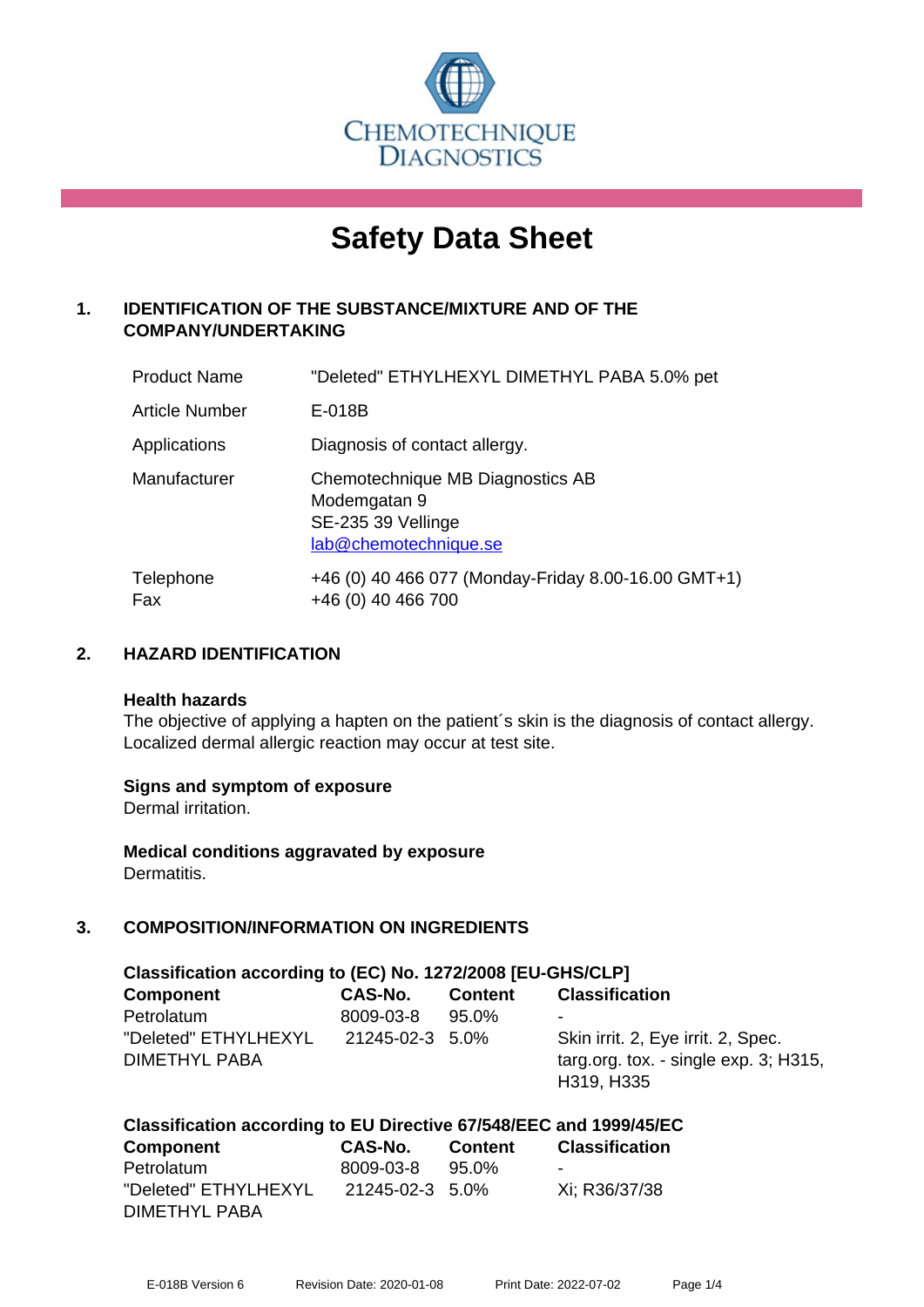#### **4. FIRST AID MEASURES**

**Emergency and first aid procedures**

Obtain medical attention.

#### **5. FIRE-FIGHTING MEASURES\***

#### **Suitable extinguish media**

CO2, powder or water spray. Fight larger fires with water spray or alcohol resistant foam.

# **For safety reasons unsuitable extinguishing agents**

Water with full jet.

# **Special protective equipment for fire-fighters** Wear self-contained respiratory protective device. Wear fully protective suit.

\*Data is shown for petrolatum only

#### **6. ACCIDENTAL RELEASES MEASURES**

**Steps to be taken if material is released or spilled** Contain and place in a closed container.

# **7. HANDLING AND STORAGE**

**Precautions to be taken in handling and storage** Store dark at 5-8°C. Avoid extended exposure to light. FOR EXTERNAL USE ONLY.

# **8. EXPOSURE CONTROLS/PERSONAL PROTECTION**

**Respiratory protection** Not required.

**Ventilation** Local exhaust.

**Protective gloves** Disposal gloves.

# **Eye protection**

Not required with normal use.

#### **Work/Hygienic practices**

Wash hands after each use.

#### **9. PHYSICAL AND CHEMICAL PROPERTIES**

Odour **Odourless** 

Appearance Ivory White Semi-solid

Melting point\* 50-55° C

Boiling point\* No data available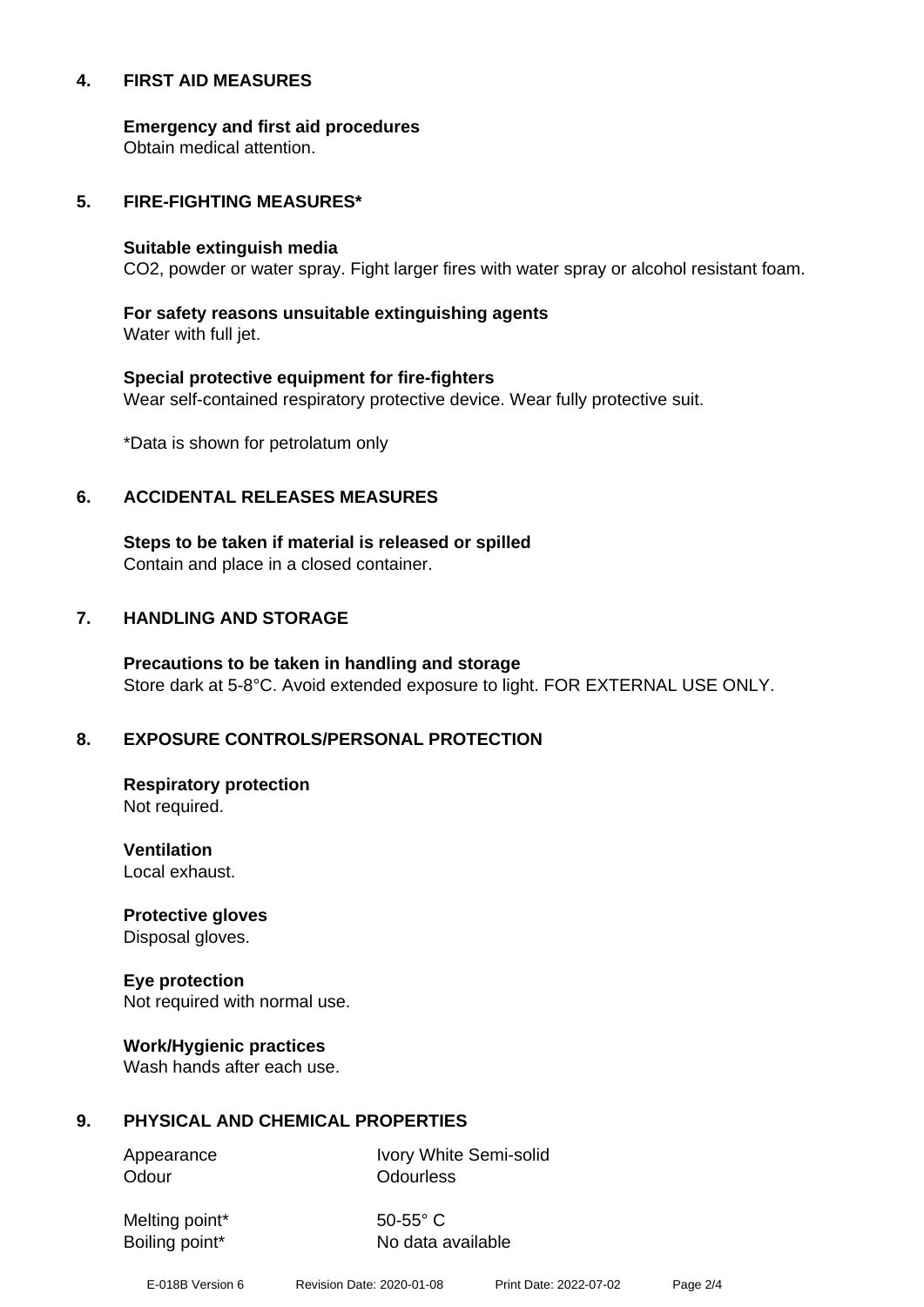Flash point\*  $>100^{\circ}$ C Density\* No data available. Solubility in/Miscibility with Water\*

Self ignition\* Product does not self ignite. Danger of explosion\* Product does not present an explosion hazard. Insoluble

\*Data is shown for petrolatum only

# **10. STABILITY AND REACTIVITY**

#### **Incompability**

May react with strong oxidizing agents.

#### **Stability**

Stable at recommended storage conditions.

#### **Hazardous byproducts**

Combustion may generate CO, CO2 and other oxides.

#### **Hazardous polymerization**

Will not occur.

#### **11. TOXICOLOGICAL INFORMATION**

No data available.

#### **12. ECOLOGICAL INFORMATION**

No data available.

# **13. DISPOSAL CONSIDERATIONS**

#### **Waste disposal method**

Comply with federal, state/provincial and local regulation.

#### **14. TRANSPORT INFORMATION**

Not dangerous goods.

#### **15. REGULATORY INFORMATION**

The classification is according to the latest editions of the EU lists, and extended by company and literature data.

#### **16. OTHER INFORMATION**

#### **Text of H-statements and R-phrases mentioned in Section 3**

| Skin irrit, 2<br>Eye irrit. 2 | Spec. targ. org. tox. - single exp. 3 | Skin irritation (Category 2)<br>Eye irritation (Category 2)<br>Specific target organ toxicity - single |            |
|-------------------------------|---------------------------------------|--------------------------------------------------------------------------------------------------------|------------|
| E-018B Version 6              | Revision Date: 2020-01-08             | Print Date: 2022-07-02                                                                                 | Page $3/4$ |